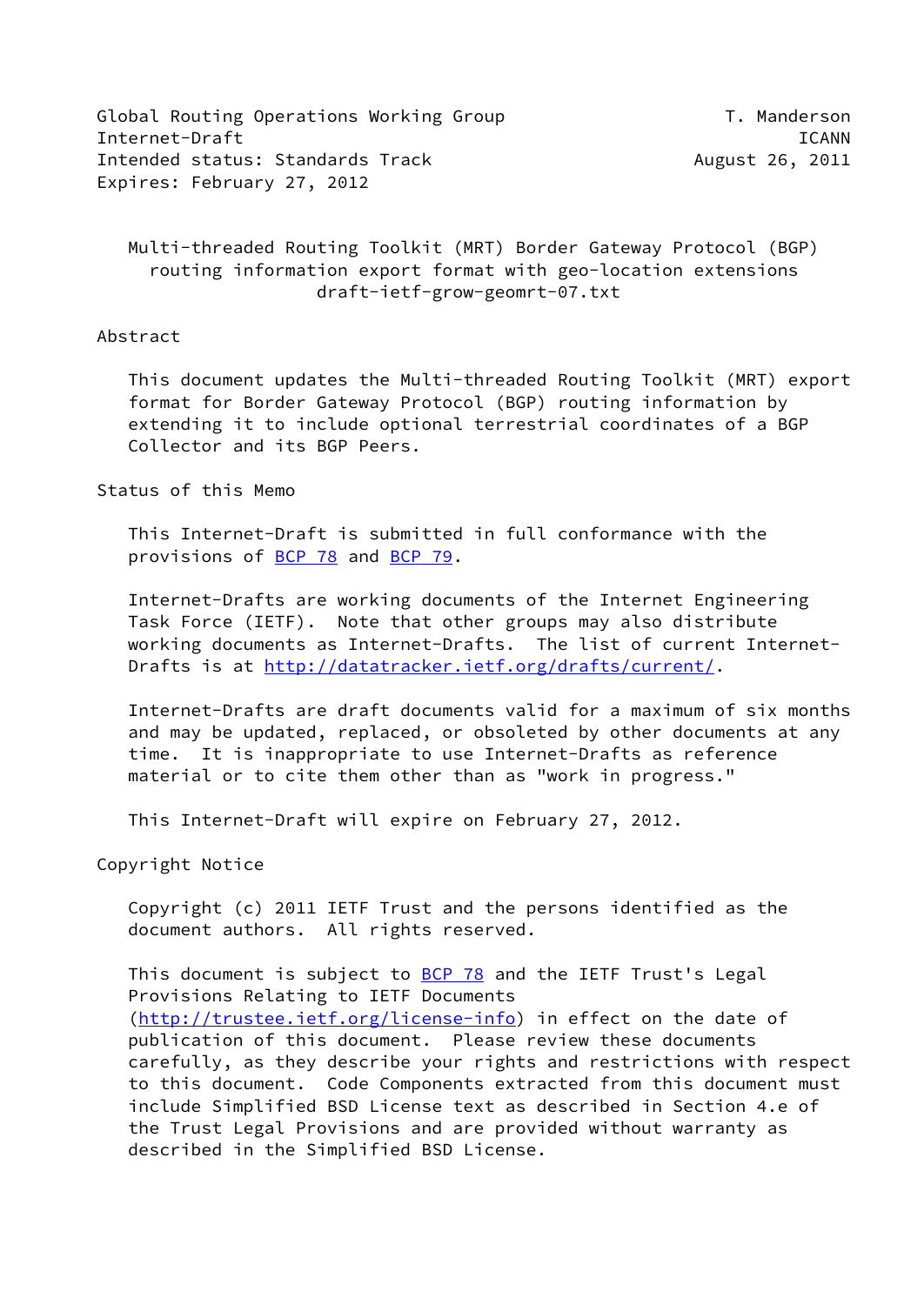| Internet-Draft                                                                                | Geo-Location extensions in MRT |  |  |  |  |  |  |  |  |  |  | August 2011      |
|-----------------------------------------------------------------------------------------------|--------------------------------|--|--|--|--|--|--|--|--|--|--|------------------|
| Table of Contents                                                                             |                                |  |  |  |  |  |  |  |  |  |  |                  |
| Requirements notation $\ldots \ldots \ldots \ldots \ldots \ldots$<br>ļ.                       |                                |  |  |  |  |  |  |  |  |  |  |                  |
| 2.                                                                                            |                                |  |  |  |  |  |  |  |  |  |  | $\overline{4}$   |
| 3.                                                                                            |                                |  |  |  |  |  |  |  |  |  |  |                  |
| Geo-location aware MRT Routing Information Subtype $\dots$<br>4.                              |                                |  |  |  |  |  |  |  |  |  |  | 6                |
| 4.1.                                                                                          |                                |  |  |  |  |  |  |  |  |  |  | $6 \overline{6}$ |
| GEO_PEER_TABLE and peer entry values. $\frac{7}{2}$<br>4.2.                                   |                                |  |  |  |  |  |  |  |  |  |  |                  |
| BGP Collector Construction 9<br>5.                                                            |                                |  |  |  |  |  |  |  |  |  |  |                  |
| 6.                                                                                            |                                |  |  |  |  |  |  |  |  |  |  |                  |
| $\overline{1}$ .                                                                              |                                |  |  |  |  |  |  |  |  |  |  |                  |
| 8.                                                                                            |                                |  |  |  |  |  |  |  |  |  |  |                  |
| 9.<br>Security Considerations $\ldots \ldots \ldots \ldots \ldots \ldots \ldots \frac{13}{2}$ |                                |  |  |  |  |  |  |  |  |  |  |                  |
|                                                                                               |                                |  |  |  |  |  |  |  |  |  |  |                  |
|                                                                                               |                                |  |  |  |  |  |  |  |  |  |  |                  |
| 10.2. Informative References 14                                                               |                                |  |  |  |  |  |  |  |  |  |  |                  |
|                                                                                               |                                |  |  |  |  |  |  |  |  |  |  |                  |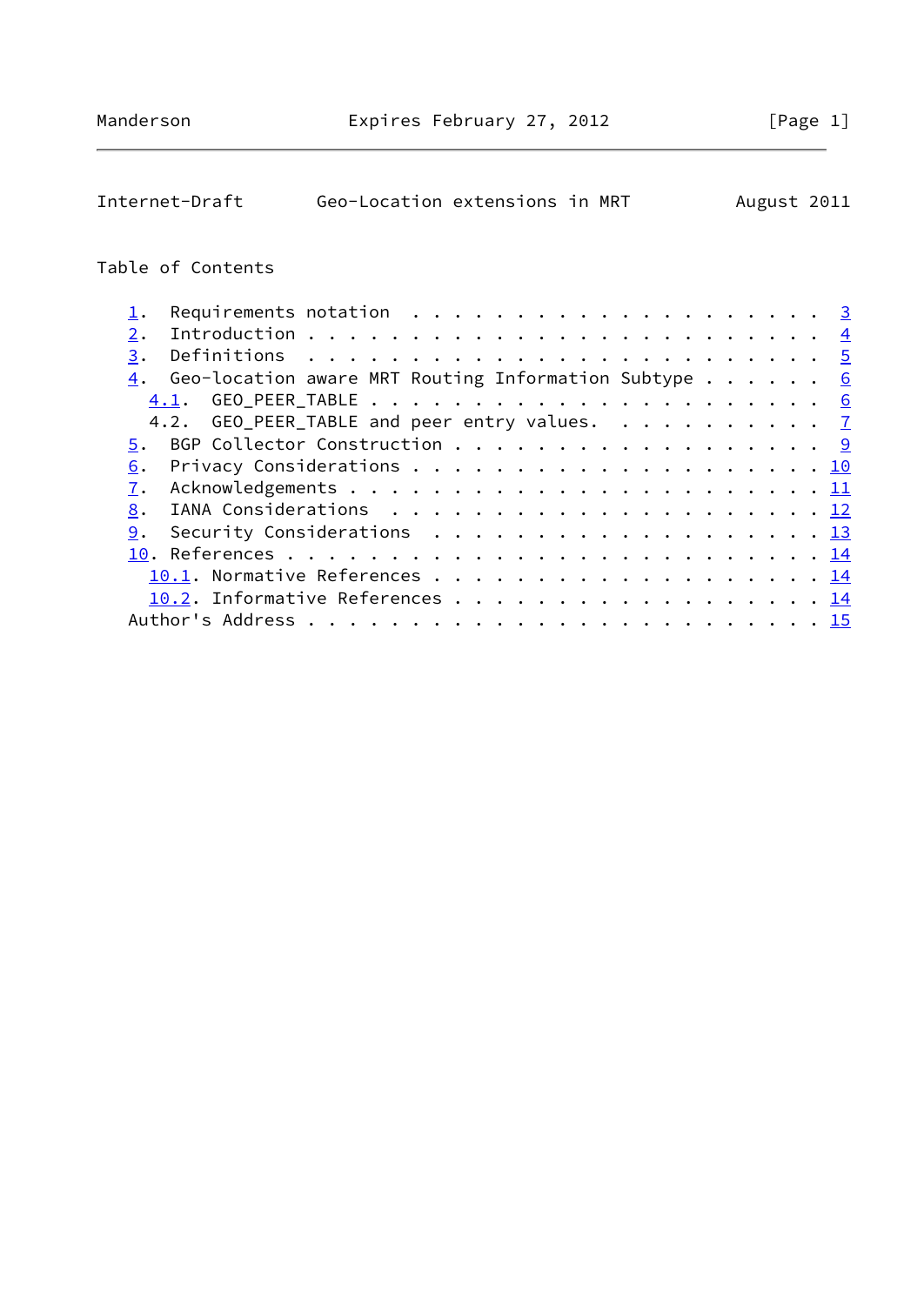Manderson **Expires February 27, 2012** [Page 2]

<span id="page-2-1"></span>Internet-Draft Geo-Location extensions in MRT August 2011

<span id="page-2-0"></span> $1.$  $1.$  Requirements notation

 The key words "MUST", "MUST NOT", "REQUIRED", "SHALL", "SHALL NOT", "SHOULD", "SHOULD NOT", "RECOMMENDED", "MAY", and "OPTIONAL" in this document are to be interpreted as described in [\[RFC2119](https://datatracker.ietf.org/doc/pdf/rfc2119)].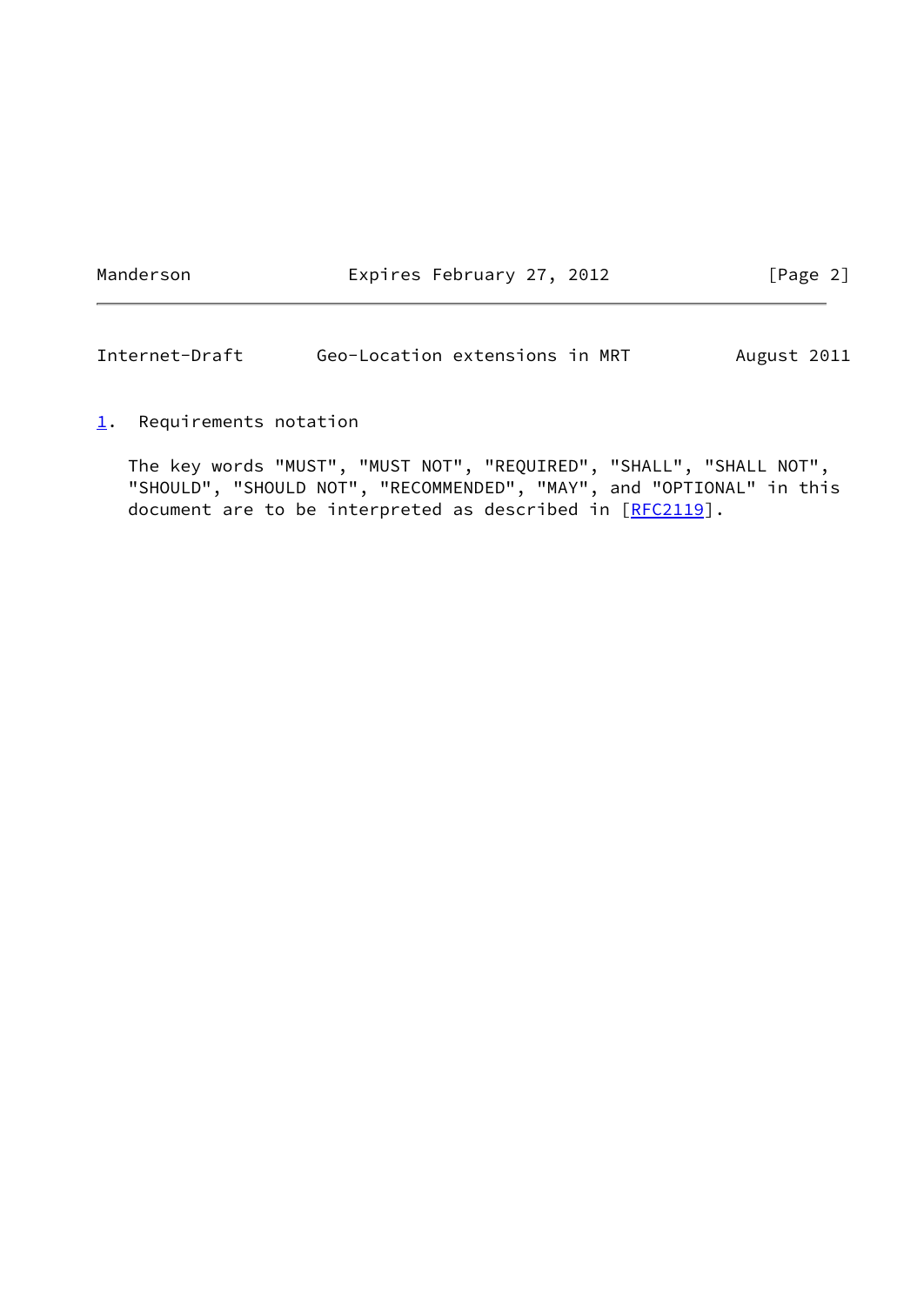Manderson **Expires February 27, 2012** [Page 3]

<span id="page-3-1"></span>Internet-Draft Geo-Location extensions in MRT August 2011

## <span id="page-3-0"></span>[2](#page-3-0). Introduction

 Researchers and engineers often wish to analyze network behavior by studying routing protocol transactions and routing information base snapshots in relation to geographical topologies. Usually the Border Gateway Protocol [\[RFC4271](https://datatracker.ietf.org/doc/pdf/rfc4271)] is the subject of study and the analysis can be significantly aided by the availability and extension of the "Multi-threaded Routing Toolkit (MRT) format" [[I-D.ietf-grow-mrt\]](#page-14-3). The MRT format was originally defined in the Multi-threaded Routing Toolkit Programmer's Guide [[MRT-GUIDE\]](#page-15-2).

 The addition of geo-location coordinates (longitude and latitude) pertaining to the geographical location of both the BGP collector and its BGP peers to BGP export data enables a researcher or enquiring individual to gain a tererestrial insight to the routes seen by a BGP speaker. Such data may ultimately aid reserachers in understanding any disparity between the geographical location of networks and the topological location of networks in addition to the relationships between geographical position and routing anomolies. Such insight could provide future input into network design or network security.

 This memo documents an optional extension to the "MRT format" [\[I-D.ietf-grow-mrt](#page-14-3)] and introduces an additional definition of a MRT subtype field that includes the terestrial coordinates of a BGP Collector and its BGP Peers.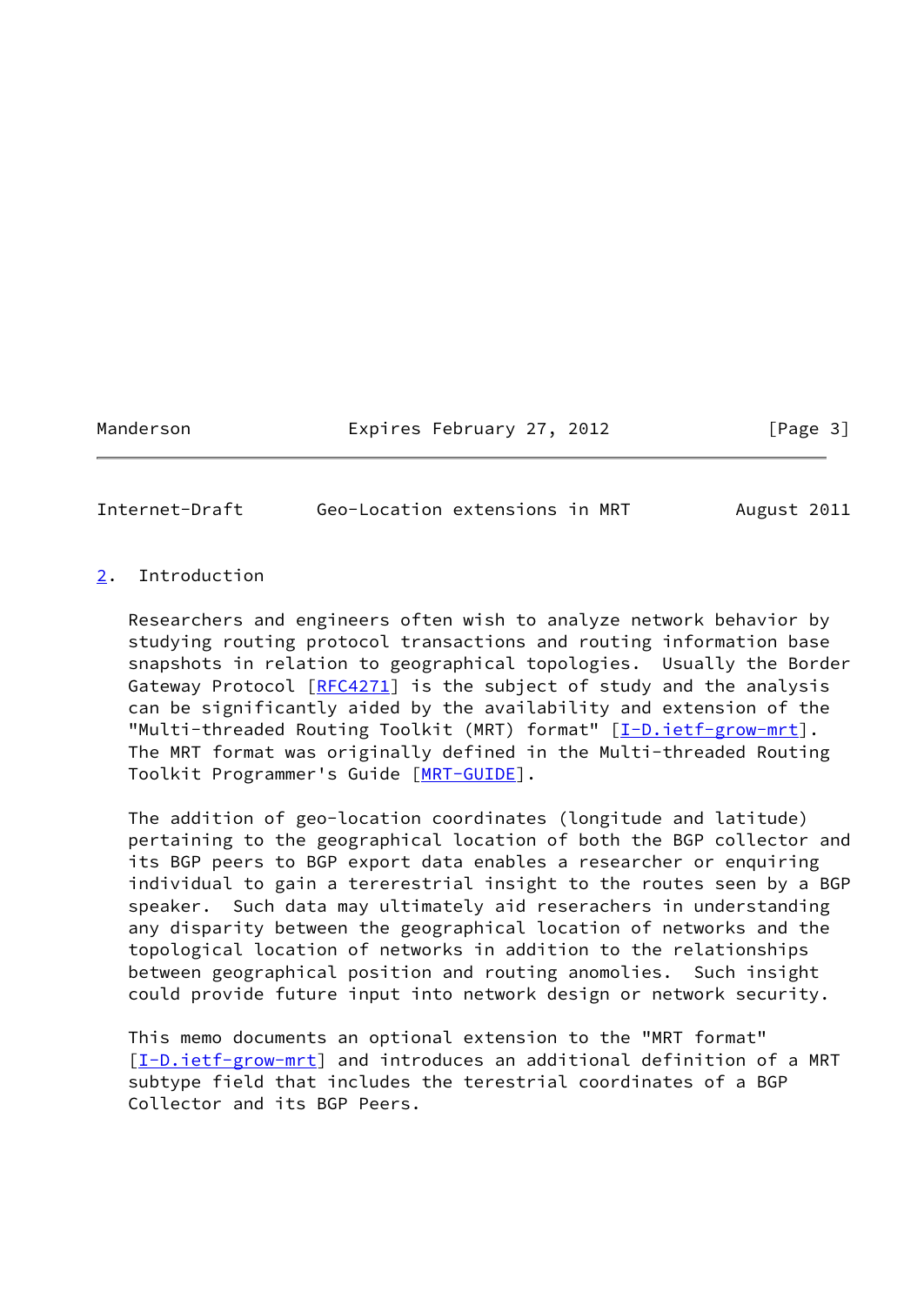| Manderson |
|-----------|
|-----------|

Expires February 27, 2012 [Page 4]

<span id="page-4-1"></span>Internet-Draft Geo-Location extensions in MRT August 2011

#### <span id="page-4-0"></span>[3](#page-4-0). Definitions

 Coordinates: A set of geographic latitude and longitude specifying a location on the Earth.

 BGP Speaker: A network device which exchanges network routing information using BGP.

 Geo-location: Assigning a set of coordinates to a specific artifact, in this case a BGP speaker.

 BGP Collector: A BGP speaker (usually passive) that stores and archives BGP routing data from active BGP peers for analysis.

BGP Peer: Either an internal or external BGP peer [[RFC4271](https://datatracker.ietf.org/doc/pdf/rfc4271)].

 Not A Number (NAN): numeric data type representing an undefined or unrepresentable value. As defined in IEEE Standard for Floating- Point Arithmetic [\[IEEE754](#page-15-3)].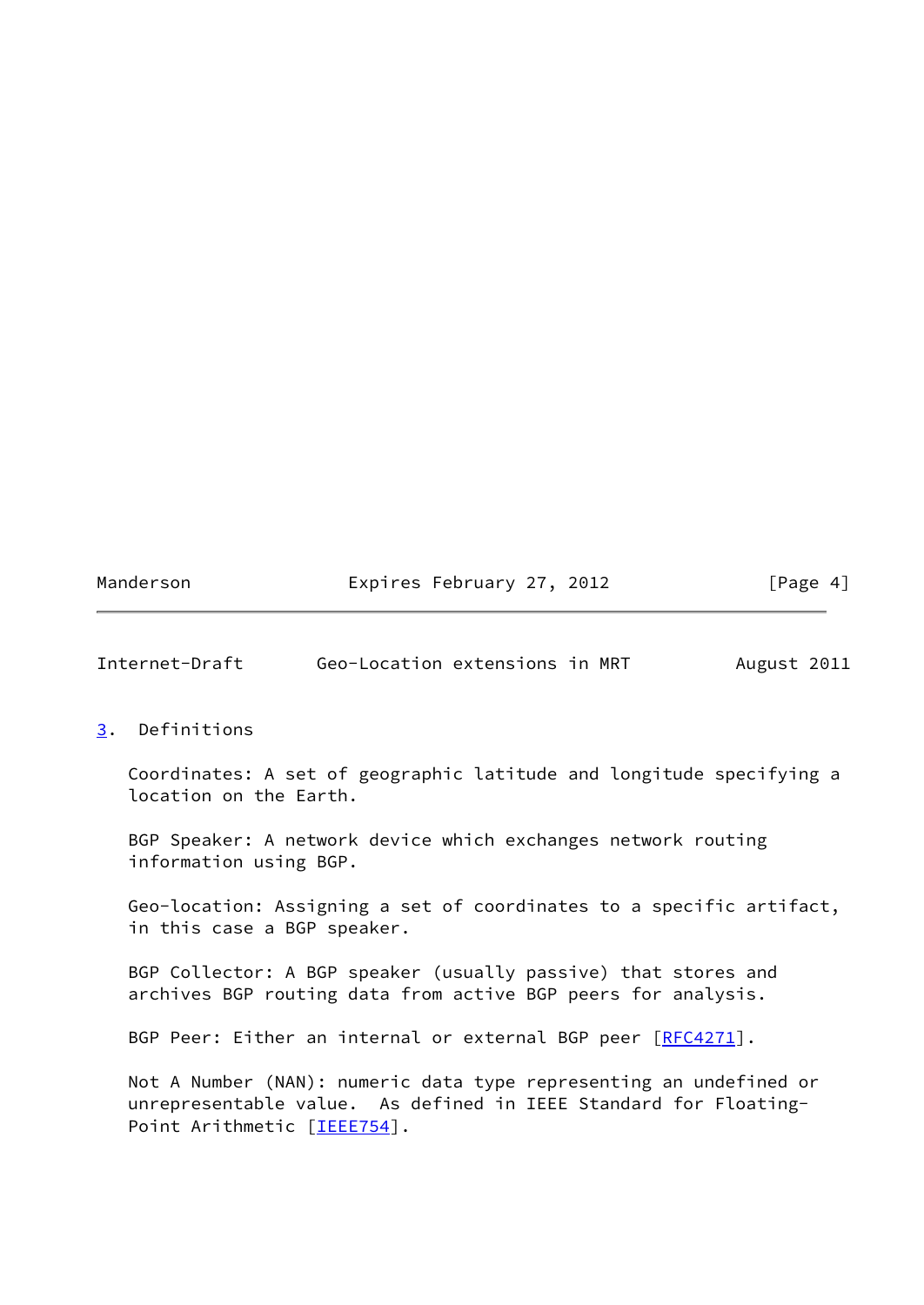|  | [Page 5]                  |
|--|---------------------------|
|  | Expires February 27, 2012 |

<span id="page-5-1"></span>Internet-Draft Geo-Location extensions in MRT August 2011

<span id="page-5-0"></span>[4](#page-5-0). Geo-location aware MRT Routing Information Subtype

 An additional subtype (GEO\_PEER\_TABLE) is defined for the TABLE\_DUMP\_v2 format, extending TABLE\_DUMP\_V2 Type.

<span id="page-5-2"></span>[4.1](#page-5-2). GEO\_PEER\_TABLE

 The GEO\_PEER\_TABLE Subtype updates the TABLE\_DUMP\_v2 Types to include Geo-location information in the form of WGS84 [[WGS-84](#page-15-4)] formatted coordinates.

 The document adds the 7th subtype number and name below. The first 6 subtypes are defined by the "MRT format"  $[\underline{I-D.ietf-grow-mrt}]$ .

Subtype Number Subtype Name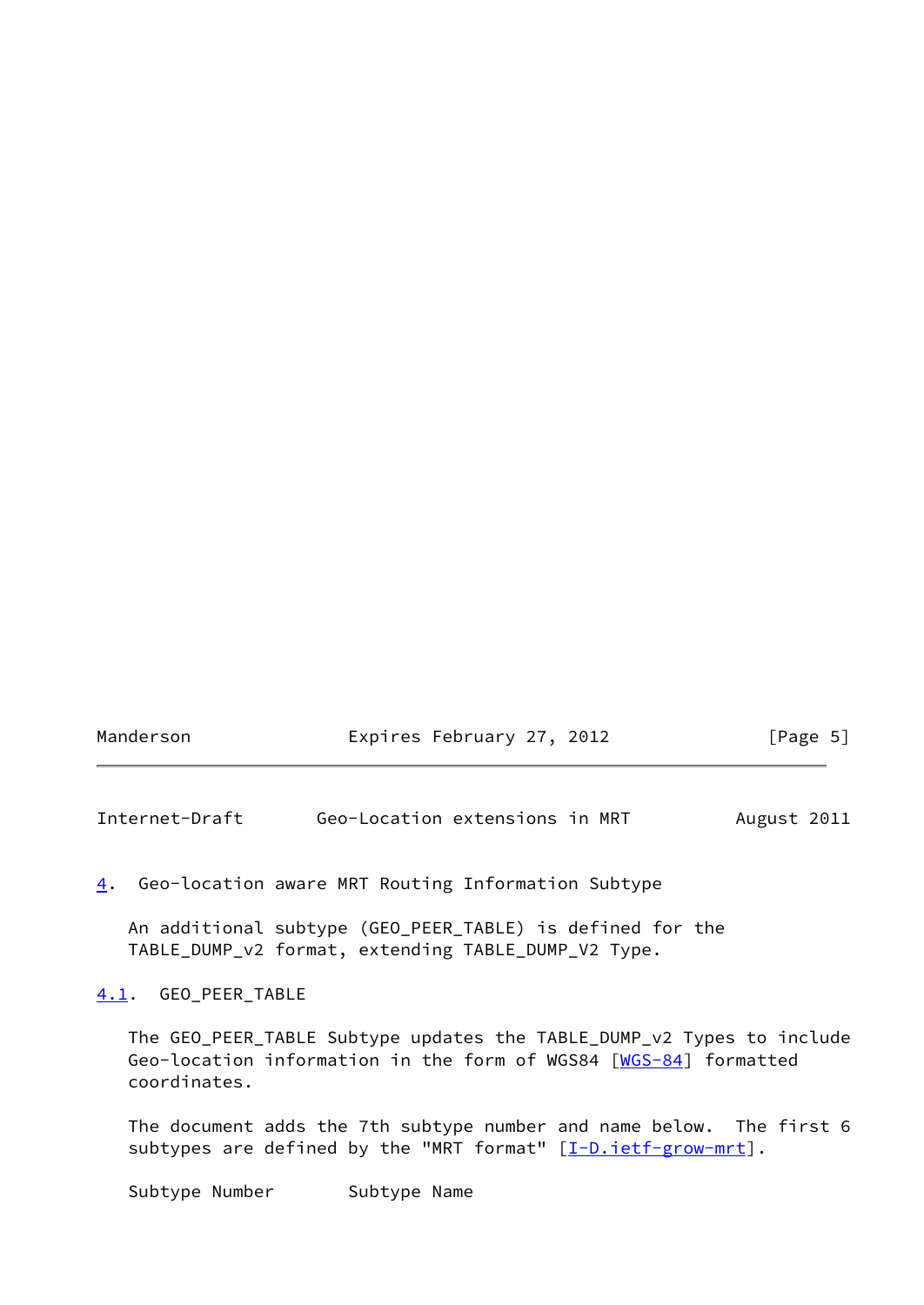---------------------------------- 7 GEO\_PEER\_TABLE

 The GEO\_PEER\_TABLE MRT record provides the BGP ID of the collector, its latitude and longitude in WGS84 [\[WGS-84](#page-15-4)] format, and a list of indexed peers and their respective latitudes and longitudes in WGS84 [\[WGS-84](#page-15-4)] format.

 The format and function of the Collector BGP ID, Peer Count are as defined by the TABLE\_DUMP\_V2 PEER\_INDEX\_TABLE format. [\[I-D.ietf-grow-mrt](#page-14-3)].

 The Collector Latitude and Collector Longitude are the geographical coordinates of the collector in WGS84 [[WGS-84](#page-15-4)] datum decimal degrees format stored as a single precision float in the 32 bits allocated to the Collector Latitude and Collector Longitude. The latitude and longitude MAY be a Not A Number (NAN) [[IEEE754](#page-15-3)] for situations where the geo-location of the collector is considered private. The Collector Latitude and Collector Longitude MUST NOT be a mix of WGS84 [\[WGS-84](#page-15-4)] datum coordinate and NAN values.

| $\left( \cdot \right)$ |            |                                                                 |  |  |  |  |  |
|------------------------|------------|-----------------------------------------------------------------|--|--|--|--|--|
|                        |            | 0 1 2 3 4 5 6 7 8 9 0 1 2 3 4 5 6 7 8 9 0 1 2 3 4 5 6 7 8 9 0 1 |  |  |  |  |  |
|                        |            |                                                                 |  |  |  |  |  |
| Collector BGP ID       |            |                                                                 |  |  |  |  |  |
|                        |            |                                                                 |  |  |  |  |  |
|                        |            | Collector Latitude                                              |  |  |  |  |  |
|                        |            |                                                                 |  |  |  |  |  |
|                        |            | Collector Longitude                                             |  |  |  |  |  |
|                        |            |                                                                 |  |  |  |  |  |
|                        | Peer Count | Peer entries (variable)                                         |  |  |  |  |  |
|                        |            |                                                                 |  |  |  |  |  |

Manderson Expires February 27, 2012 [Page 6]

<span id="page-6-0"></span>Internet-Draft Geo-Location extensions in MRT August 2011

### Format of the GEO\_PEER\_TABLE

 The format of the peer entries is shown below. The Peer Type and the Peer BGP ID is as defined in the TABLE\_DUMP\_V2 MRT [\[I-D.ietf-grow-mrt](#page-14-3)] PEER\_INDEX\_TABLE format. The order of the Peer entries in GEO\_PEER\_TABLE MUST match the order and number as existing in the PEER\_INDEX\_TABLE.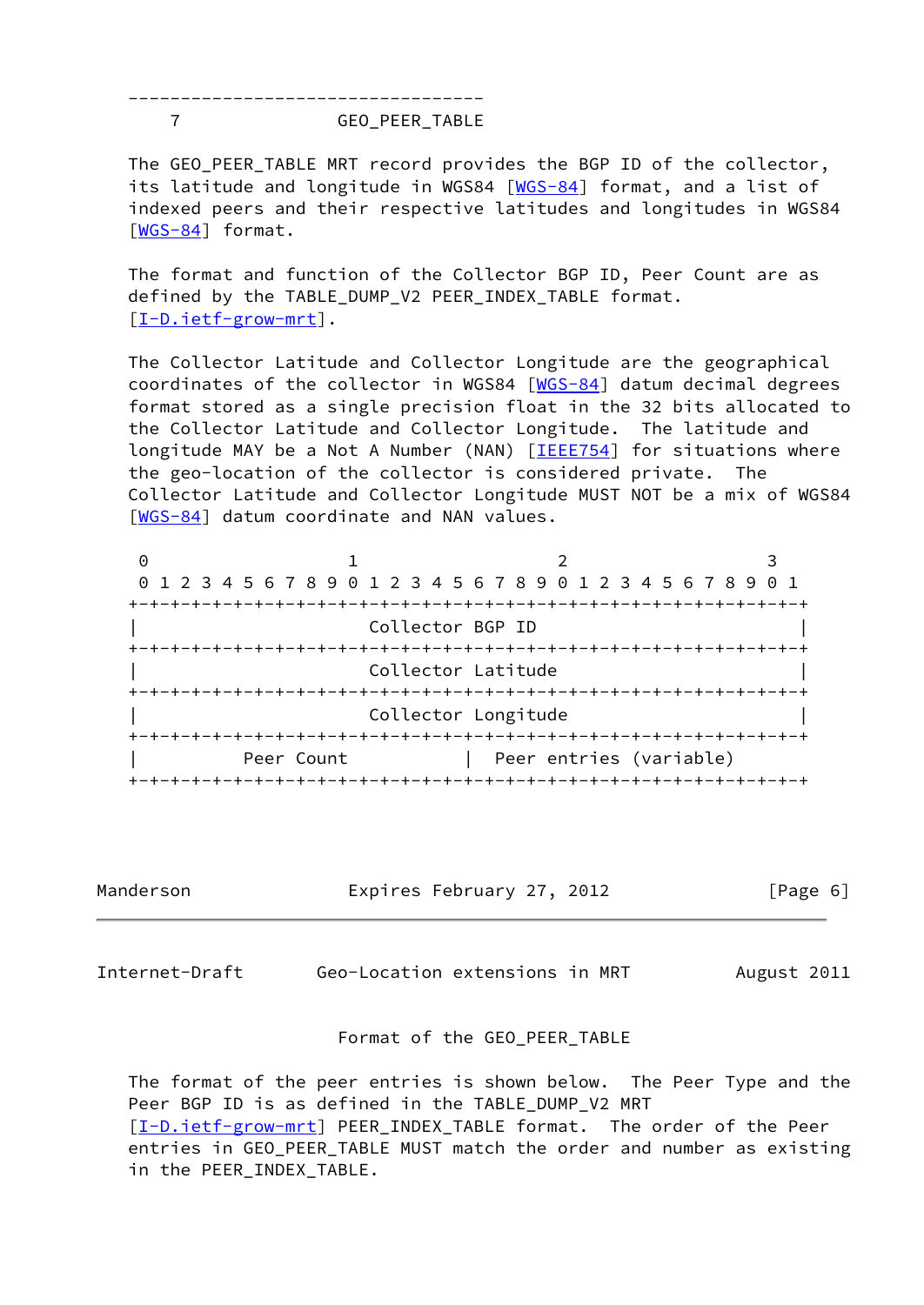| 0         |                                                                 |                        |  |
|-----------|-----------------------------------------------------------------|------------------------|--|
|           | 0 1 2 3 4 5 6 7 8 9 0 1 2 3 4 5 6 7 8 9 0 1 2 3 4 5 6 7 8 9 0 1 |                        |  |
|           |                                                                 |                        |  |
| Peer Type |                                                                 |                        |  |
|           |                                                                 |                        |  |
|           |                                                                 | Peer BGP ID            |  |
|           |                                                                 | -+-+-+-+-+-+-+-+-+-+-+ |  |
|           |                                                                 | Peer Latitude          |  |
|           |                                                                 |                        |  |
|           |                                                                 | Peer Longitude         |  |
|           |                                                                 |                        |  |

#### Format of peer entries

 The Peer Latitude and Peer Longitude are the geographical coordinates of the peer in WGS84 [\[WGS-84](#page-15-4)] datum decimal degrees format stored as a single precision float in the 32 bits allocated to the Peer Latitude and Peer Longitude. The latitude and longitude MAY be a Not A Number (NAN) [\[IEEE754](#page-15-3)] for situations where the geo-location of the peer is considered private. The Peer Latitude and Peer Longitude MUST NOT be a mix of WGS84 [[WGS-84](#page-15-4)] datum coordinate and NAN values for a single Peer.

<span id="page-7-0"></span>[4.2](#page-7-0). GEO\_PEER\_TABLE and peer entry values.

Collector BGP ID: Defined in the MRT format [\[I-D.ietf-grow-mrt](#page-14-3)]

 Collector Latitude: Geographic latitude of the BGP collector in WGS84 [\[WGS-84](#page-15-4)] datum decimal degrees format stored as a single precision float.

 Collector Longitude: Geographic Longitude of the BGP collector in WGS84 [[WGS-84](#page-15-4)] datum decimal degrees format stored as a single precision float.

Peer Count: Defined in the MRT format [[I-D.ietf-grow-mrt\]](#page-14-3)

Peer entries: Defined in the MRT format [\[I-D.ietf-grow-mrt](#page-14-3)]

Manderson **Expires February 27, 2012** [Page 7]

Internet-Draft Geo-Location extensions in MRT August 2011

Peer Type: Defined in the MRT format  $[\underline{I-D.ietf-grow-mrt}]$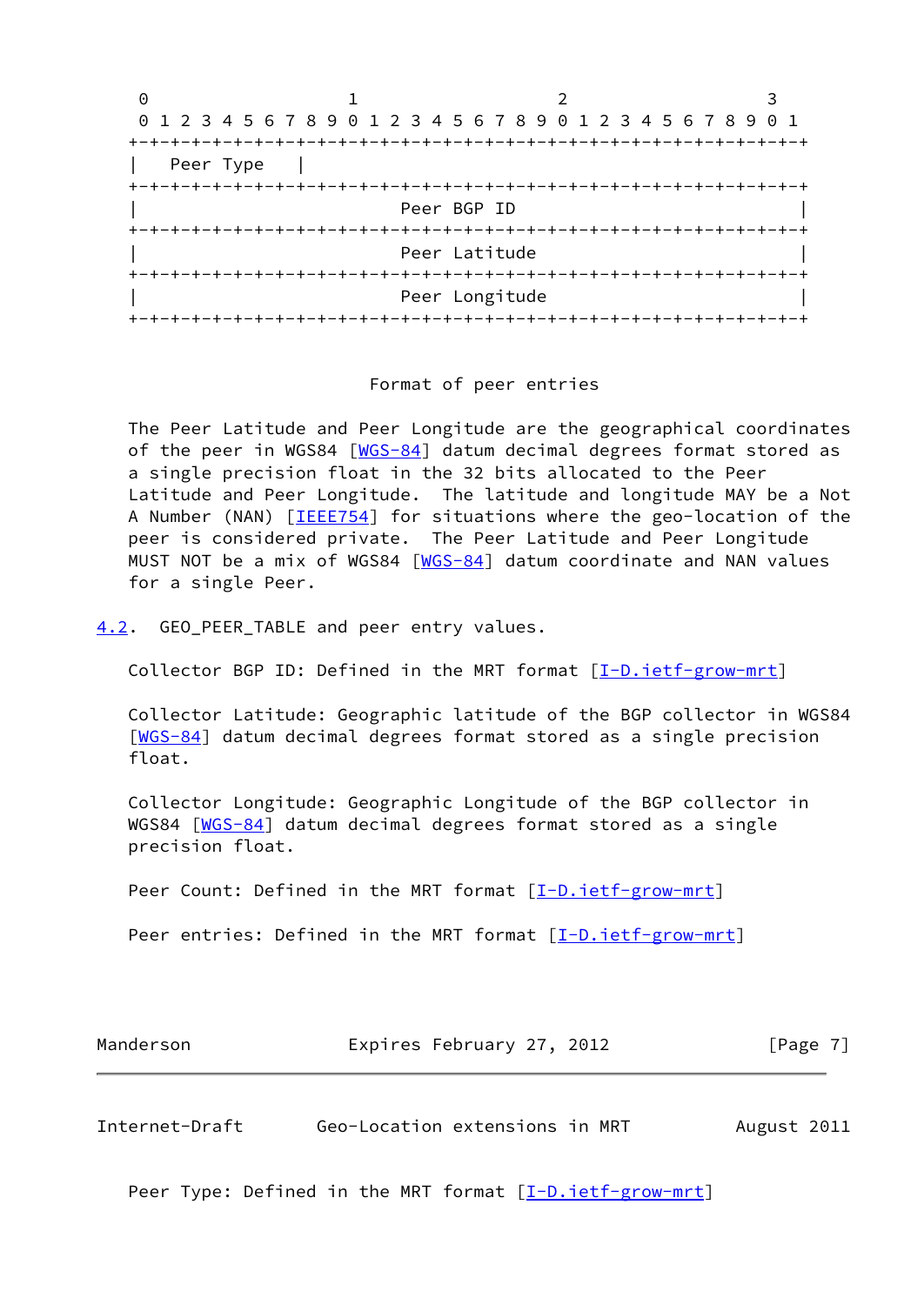Peer BGP ID: Defined in the MRT format [\[I-D.ietf-grow-mrt](#page-14-3)]

Peer Latitude: Geographic latitude of the BGP peer in WGS84 [\[WGS-84](#page-15-4)] datum decimal degrees format stored as a single precision float.

 Peer Longitude: Geographic Longitude of the BGP peer in WGS84 [\[WGS-84](#page-15-4)] datum decimal degrees format stored as a single precision float.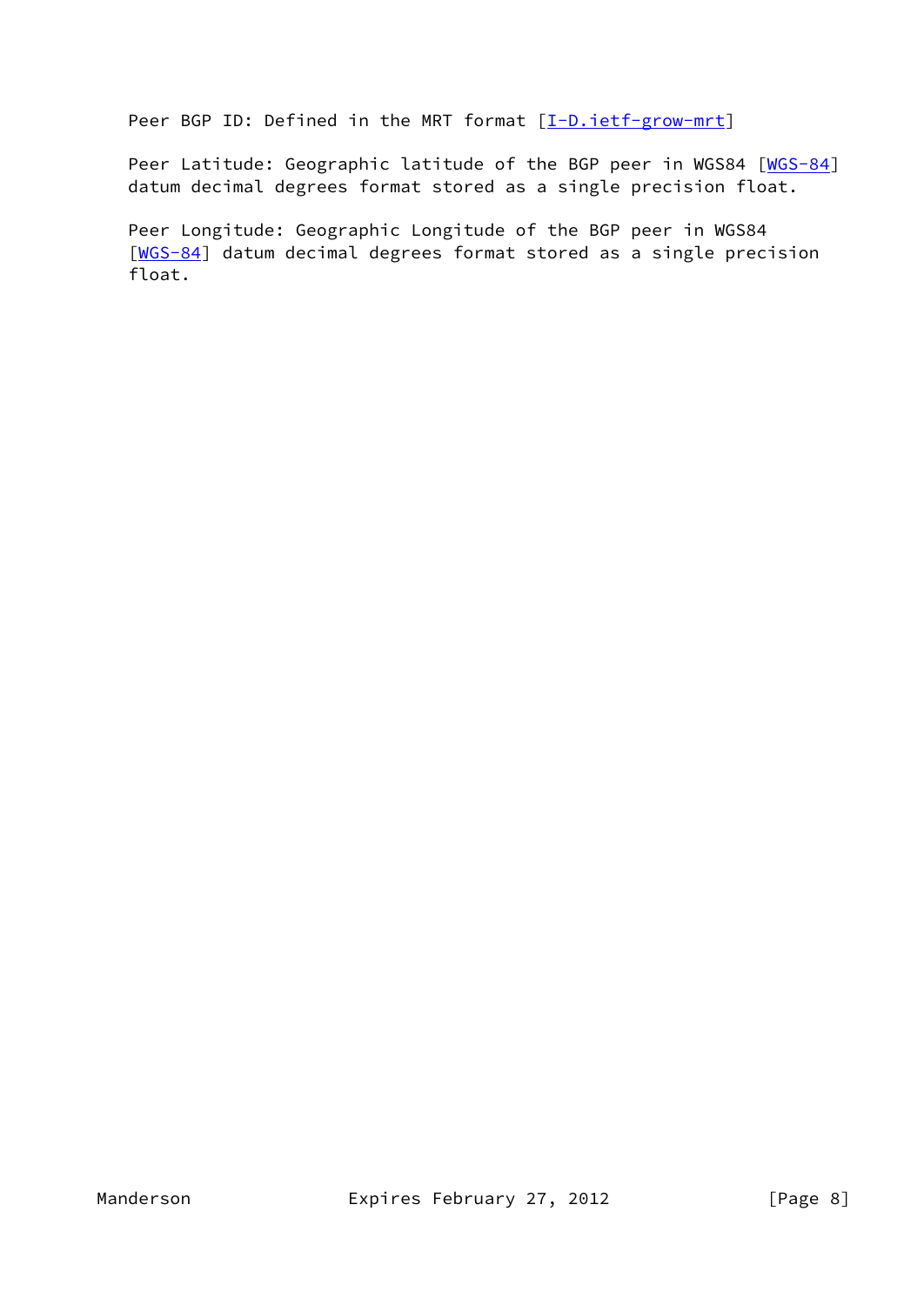<span id="page-9-1"></span><span id="page-9-0"></span>[5](#page-9-0). BGP Collector Construction

 This section is to aid the reader in understanding the function of a BGP collector.

 The BGP Collector is a device (hardware or software based) which speaks the Border Gateway Protocol and its intended function is to store (and archive) the BGP routing data it receives from other BGP speakers it has peering relationships with, providing data for later analysis. The general nature of a BGP Collector is that it is a passive device in that it listens to route updates, and does not announce nor propagate any information it knows or receives. It should be noted that this is not always the case, network operators sometimes enable the collection of BGP routing data on active BGP speakers to obtain a situational view of the routing system as they see it at a particular point in time.

 As a fully fledged BGP speaker the BGP Collector can fit into any BGP topology including iBGP, eBGP, and so on. The implementation of a BGP collector in a network topology is therefore limited by that network's use of BGP.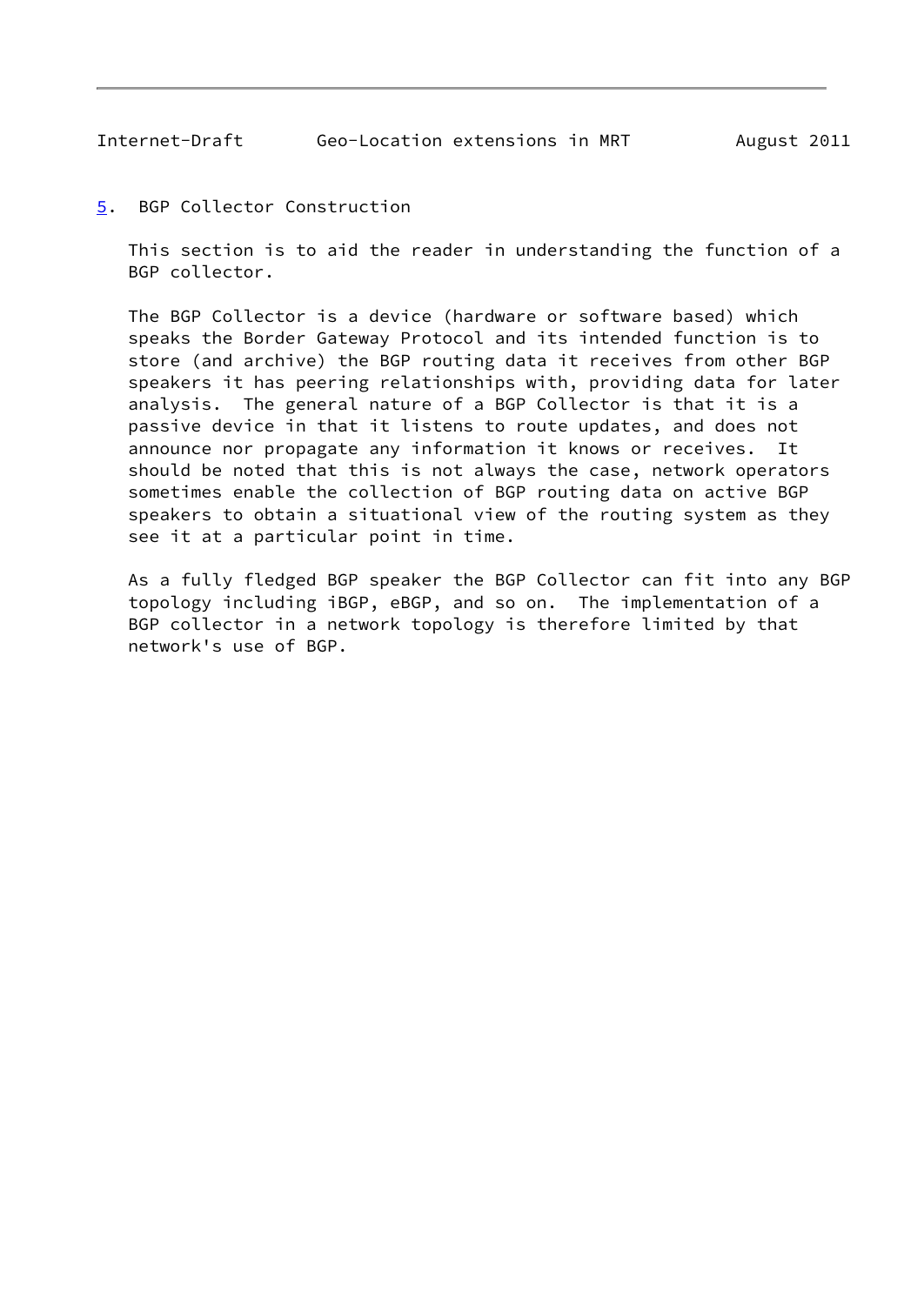Manderson **Expires February 27, 2012** [Page 9]

#### <span id="page-10-1"></span>Internet-Draft Geo-Location extensions in MRT August 2011

#### <span id="page-10-0"></span>[6](#page-10-0). Privacy Considerations

The GEOPRIV [\[RFC6280](https://datatracker.ietf.org/doc/pdf/rfc6280)] architecture requires that privacy rules attached to a location object be transmitted alongside the location information in the object. If a BGP Collector adds location coordinates to an MRT record based on GEOPRIV location objects, then it would have to include privacy rules as well. Since the MRT geo location format does not support the provision of privacy rules, each location entry in an MRT object is assigned the following default privacy rules [[RFC4119](https://datatracker.ietf.org/doc/pdf/rfc4119)]:

- -- retransmission-allowed: True
- -- retention-expires: 100 years from timestamp of the MRT object
- -- ruleset-reference: Empty
- -- note-well: Empty

 Location information derived from a location object with more restrictive privacy rules MUST NOT be included in a MRT geo-location record unless there are non-technical measures in place that enforce and communicate the constraints on the use of the location information in the MRT geo-location format (e.g., contractual agreements between peers).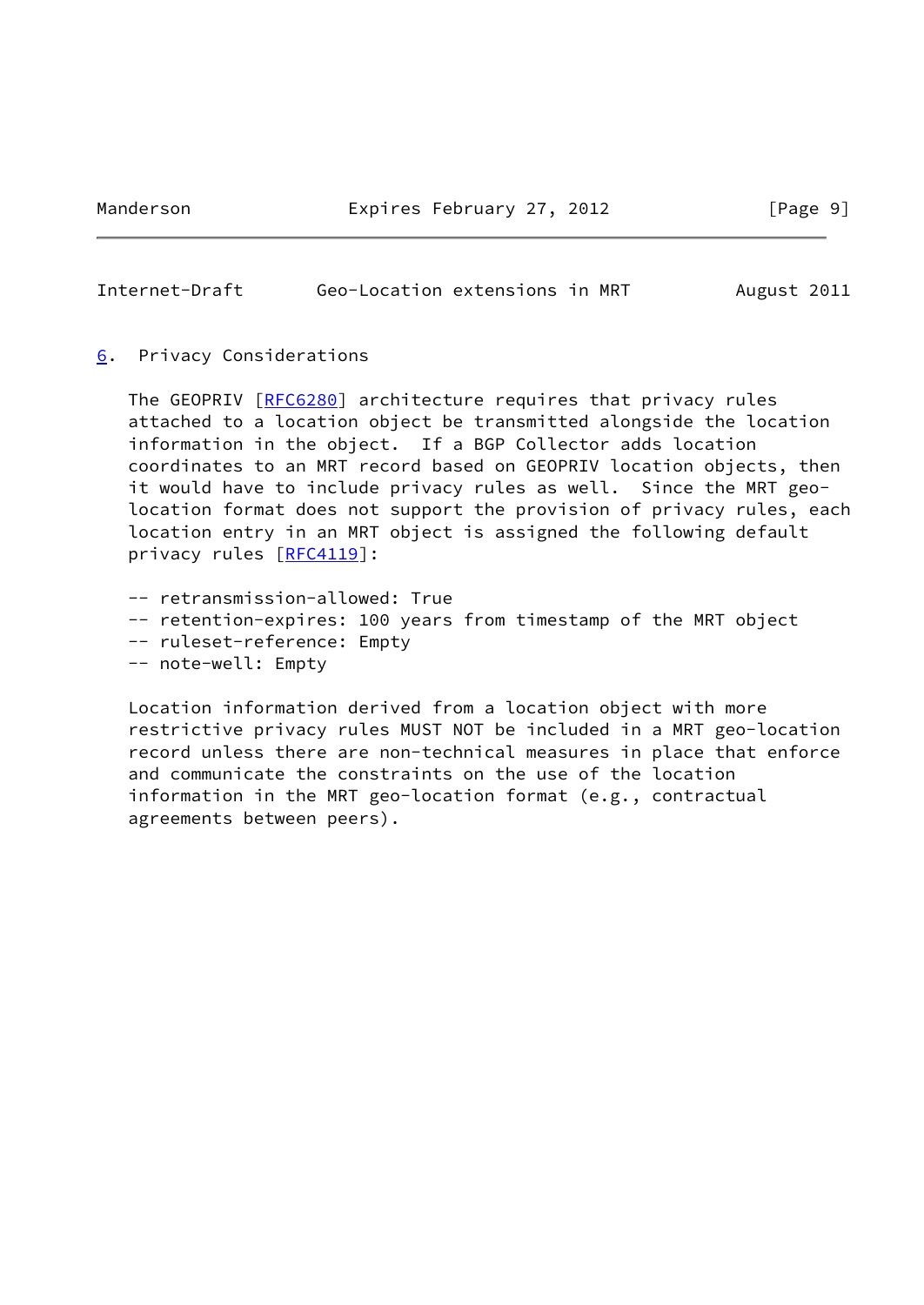Manderson **Expires February 27, 2012** [Page 10]

<span id="page-11-1"></span>Internet-Draft Geo-Location extensions in MRT August 2011

## <span id="page-11-0"></span>[7](#page-11-0). Acknowledgements

 Thanks to Andrew Clark, Ernest Foo, Dave Meyer, Larry Bluck, Richard Barnes, and Jeffrey Haas for reviewing this document.

 This document describes a small portion of the research towards the author's Ph.D.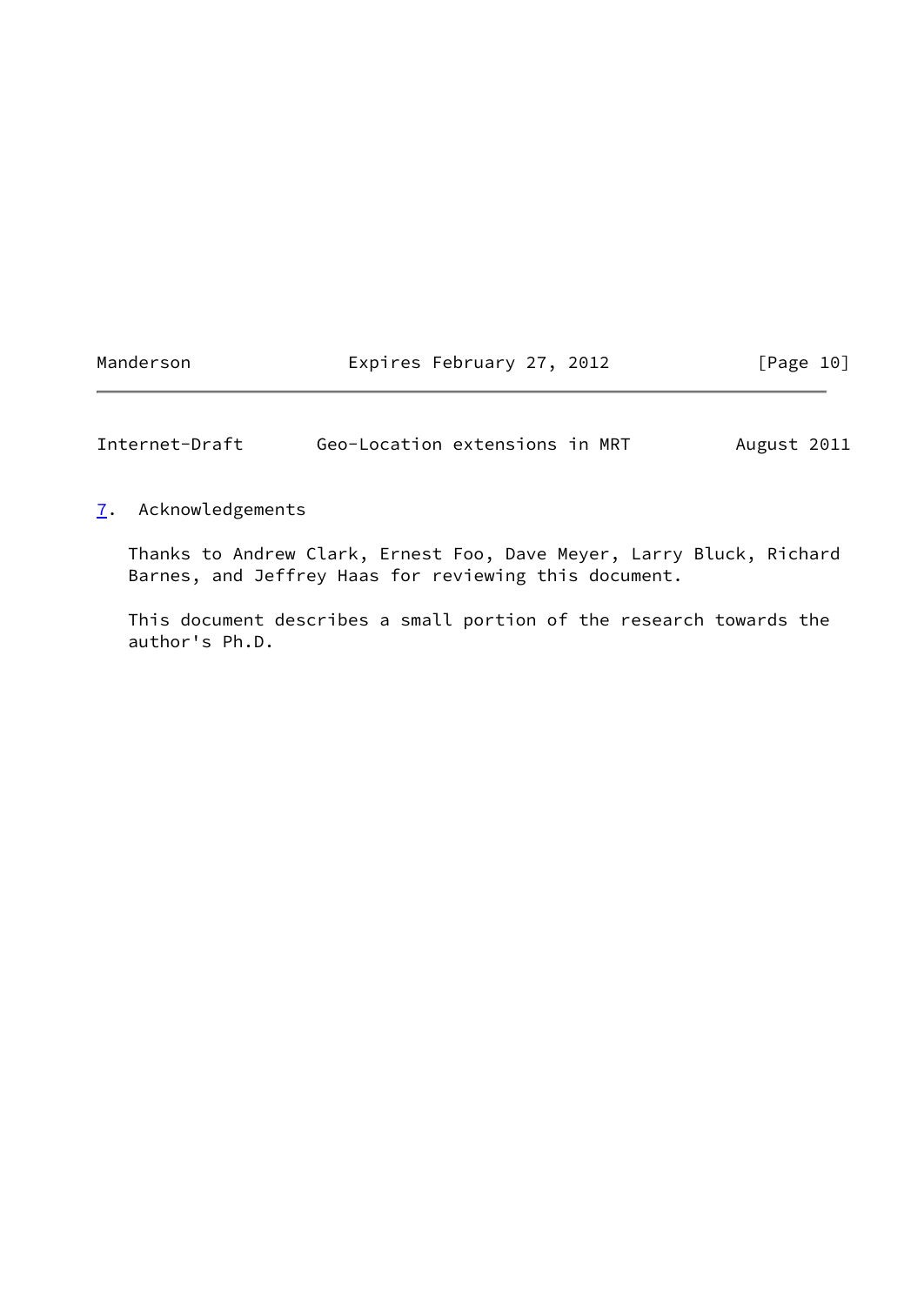| Manderson | Expires February 27, 2012 | [Page 11] |
|-----------|---------------------------|-----------|
|           |                           |           |

<span id="page-12-1"></span>Internet-Draft Geo-Location extensions in MRT August 2011

# <span id="page-12-0"></span>[8](#page-12-0). IANA Considerations

 This section requests the Internet Assigned Numbers Authority (IANA) register the additional Subtype code value as:

7 GEO\_PEER\_TABLE

in the "MRT format" [\[I-D.ietf-grow-mrt](#page-14-3)] and Subtype code values related to the TABLE\_DUMP\_v2 type in the MRT namespace.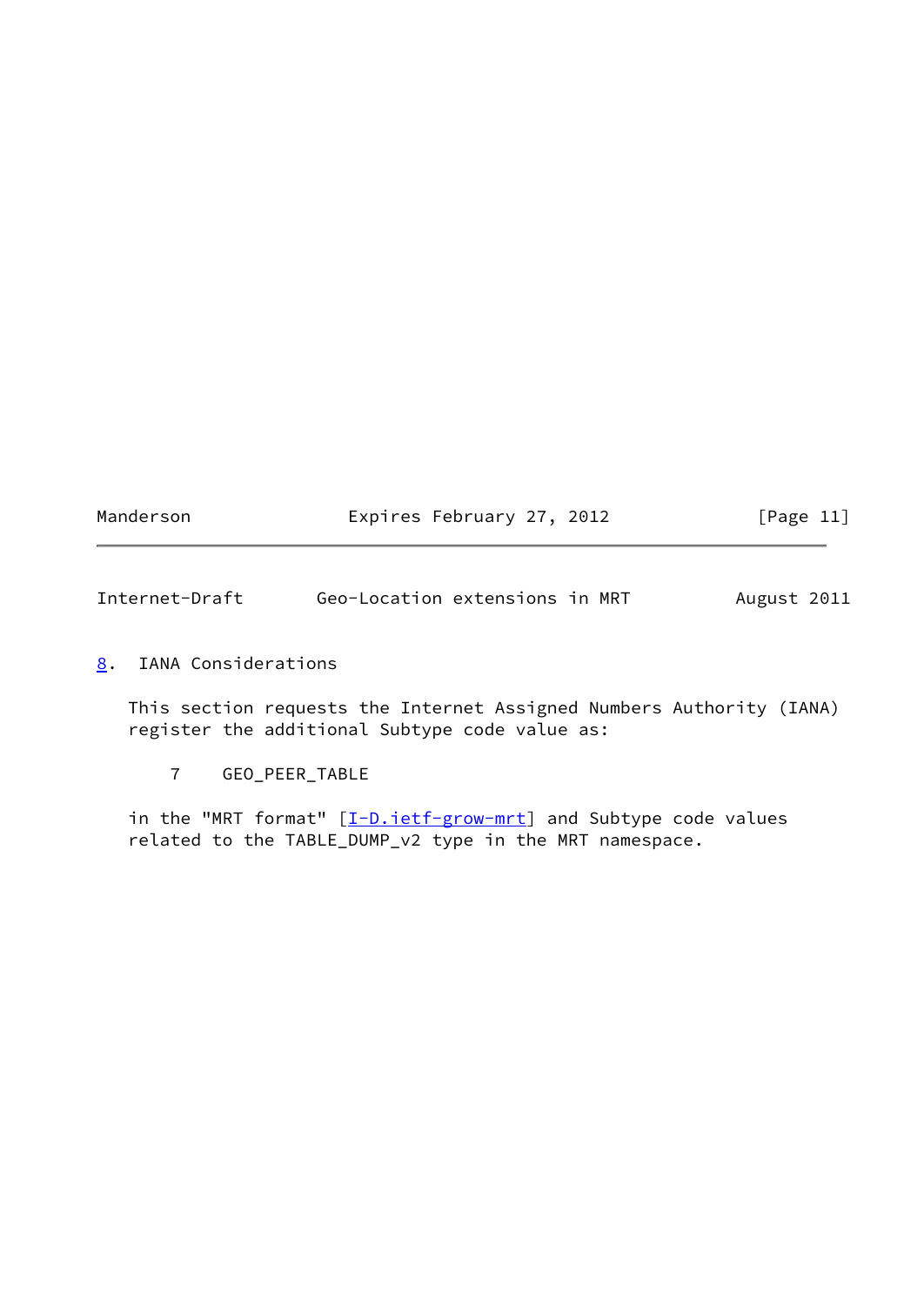Manderson **Expires February 27, 2012** [Page 12]

<span id="page-13-1"></span>Internet-Draft Geo-Location extensions in MRT August 2011

## <span id="page-13-0"></span>[9](#page-13-0). Security Considerations

This extension to the "MRT format"  $[I-D.iett-grow-mrt]$  defines fields that are of a descriptive nature and provide information that is useful in the analysis of routing systems. As such, the author believes that they do not constitute an additional network based security risk. It is recommended that the operators of the BGP collector and BGP peers consider their own privacy and security concerns before supplying geographical coordinates to BGP data collection systems. Special attention should be given to the physical security of an organisation before supplying geographical coordinates, especially if the resulting BGP data with geo-location extensions is made public.

 Entities that operate BGP Collectors, and users of data provided by BGP Collectors, should be aware that the geolocation data supplied by a peer can only be taken at face value. It is possible that a BGP peer may supply coordinates that is purposefully misleading or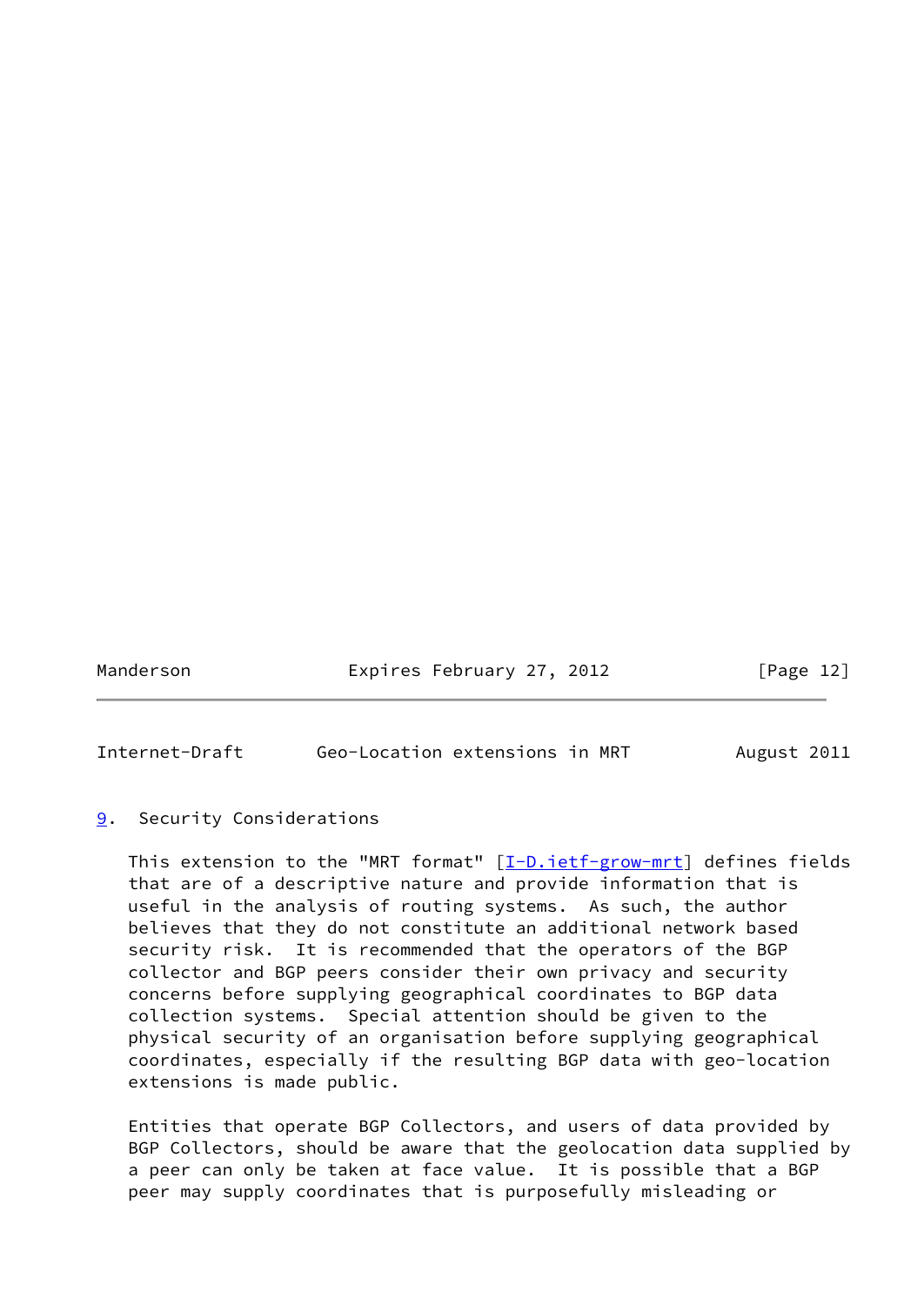inaccurate. It is therefore up to the BGP Collector to include this information or not, or use its own methods to either trust or validate the data provided. It is not recommended that a BGP Collector use geographical coordinates not supplied by a BGP peer.

Manderson **Expires February 27, 2012** [Page 13]

<span id="page-14-1"></span>Internet-Draft Geo-Location extensions in MRT August 2011

<span id="page-14-0"></span>[10.](#page-14-0) References

<span id="page-14-2"></span>[10.1](#page-14-2). Normative References

<span id="page-14-3"></span> [I-D.ietf-grow-mrt] Blunk, L., Karir, M., and C. Labovitz, "MRT routing information export format", [draft-ietf-grow-mrt-17](https://datatracker.ietf.org/doc/pdf/draft-ietf-grow-mrt-17) (work in progress), August 2011.

 [RFC2119] Bradner, S., "Key words for use in RFCs to Indicate Requirement Levels", [BCP 14](https://datatracker.ietf.org/doc/pdf/bcp14), [RFC 2119](https://datatracker.ietf.org/doc/pdf/rfc2119), March 1997.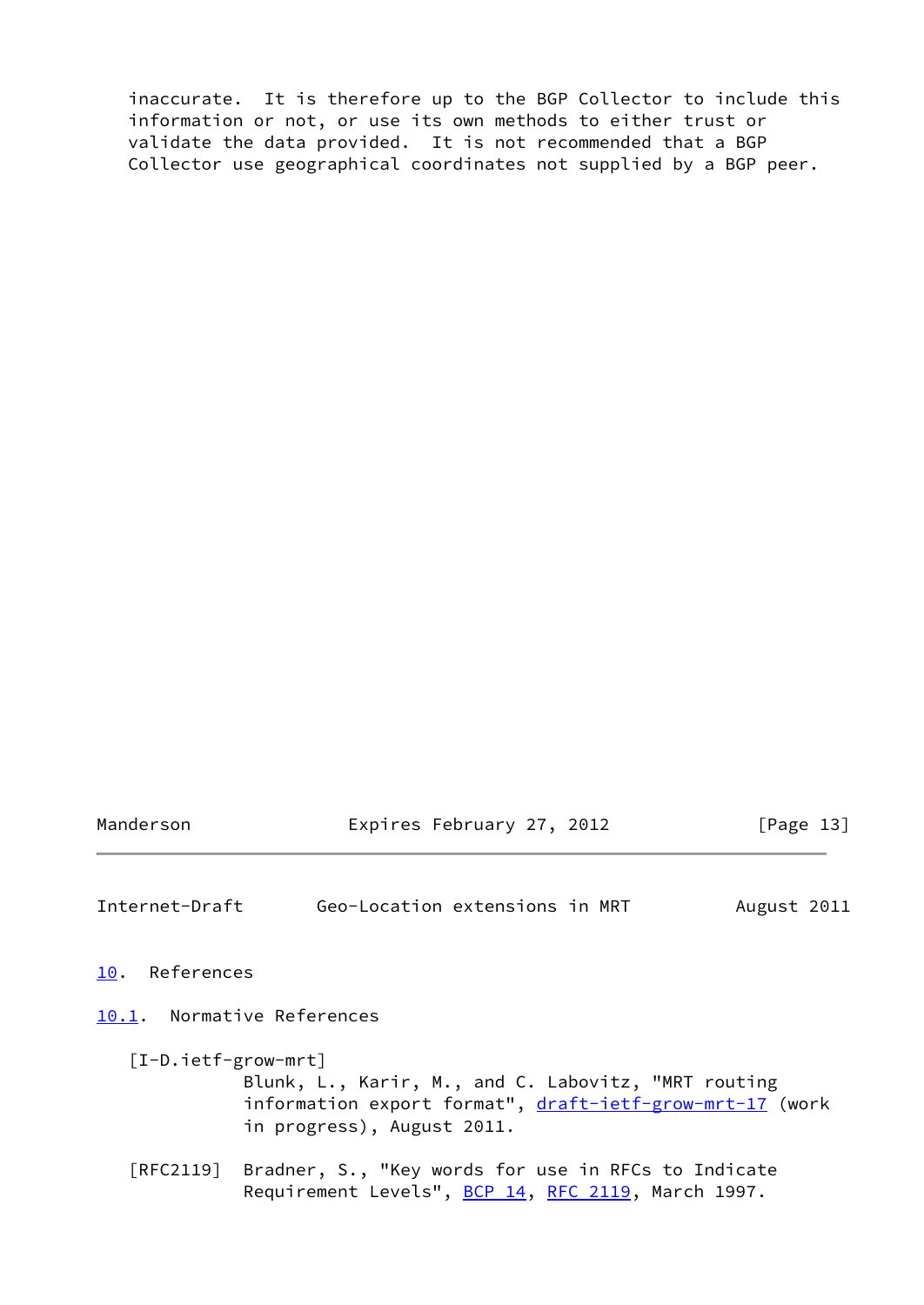- [RFC4119] Peterson, J., "A Presence-based GEOPRIV Location Object Format", [RFC 4119,](https://datatracker.ietf.org/doc/pdf/rfc4119) December 2005.
- [RFC4271] Rekhter, Y., Li, T., and S. Hares, "A Border Gateway Protocol 4 (BGP-4)", [RFC 4271](https://datatracker.ietf.org/doc/pdf/rfc4271), January 2006.
- [RFC6280] Barnes, R., Lepinski, M., Cooper, A., Morris, J., Tschofenig, H., and H. Schulzrinne, "An Architecture for Location and Location Privacy in Internet Applications", [BCP 160](https://datatracker.ietf.org/doc/pdf/bcp160), [RFC 6280,](https://datatracker.ietf.org/doc/pdf/rfc6280) July 2011.
- <span id="page-15-3"></span><span id="page-15-0"></span>[10.2](#page-15-0). Informative References
	- [IEEE754] IEEE, "IEEE Standard for Floating-Point Arithmetic", August 2008, <[http://ieeexplore.ieee.org/servlet/](http://ieeexplore.ieee.org/servlet/opac?punumber=4610933) [opac?punumber=4610933>](http://ieeexplore.ieee.org/servlet/opac?punumber=4610933).

<span id="page-15-2"></span>[MRT-GUIDE]

 Labovitz, C., "MRT Programmer's Guide", November 1999, <<http://www.merit.edu/networkresearch/mrtprogrammer.pdf>>.

<span id="page-15-4"></span> [WGS-84] Geodesy and Geophysics Department, DoD., "World Geodetic System 1984", January 2000, [<http://earth-info.nga.mil/](http://earth-info.nga.mil/GandG/publications/tr8350.2/wgs84fin.pdf) [GandG/publications/tr8350.2/wgs84fin.pdf>](http://earth-info.nga.mil/GandG/publications/tr8350.2/wgs84fin.pdf).

<span id="page-15-1"></span>

| Internet-Draft                  | Geo-Location extensions in MRT | August 2011 |
|---------------------------------|--------------------------------|-------------|
| Author's Address                |                                |             |
| Terry Manderson<br><b>ICANN</b> |                                |             |

Manderson **Expires February 27, 2012** [Page 14]